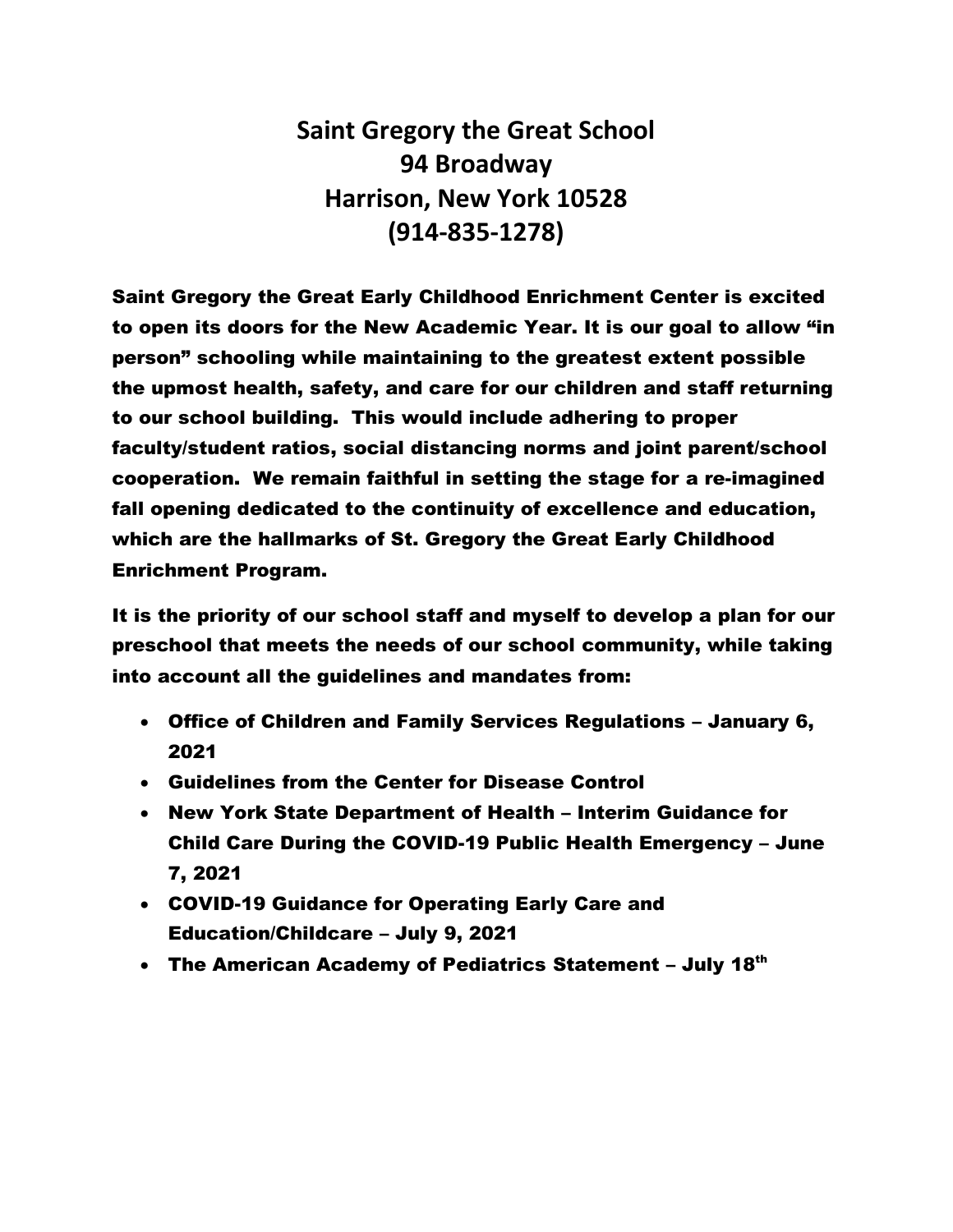The COVID-19 situation is rapidly evolving as is our understanding of this new virus and its variants. All of the information presented here is based on our best knowledge as of July 29, 2021.

- The CDC still strongly recommends unvaccinated persons to continue to mask indoors. Similarly, masks remain a strong recommendation for children in child care centers when indoors.
- Child care programs are free to continue to adhere to the archived NYSDOH Interim Guidance for Child Care June 7, 2021 or implement other precautions for staff and children such as requiring masks, cohorting, social distance, however, they are not required to.
- More children are becoming ill with the Delta Variant compared to the original COVID 19 Virus. They can get ill and spread the virus to others.

# Section I Strategies Prevention to Reduce Transmission of COVID-19 in Child Care Programs

- We urge everyone who is eligible to receive the COVID-19 vaccine. It is the best way to prevent the spread of the virus. A full vaccinated community protects the children ll years of age and younger who cannot receive the vaccine.
- Employers can legally require all of their staff to be vaccinated as a condition of employment or require a weekly PCR COVID TEST.

\*Fully vaccinated staff do not need to distance from one another \*Do not have to wear a mask when with other fully vaccinated people

• New variants of the virus that causes COVID-19 are spreading in the United States. Current data suggests that COVID-19 vaccines authorized for use in the United States provide protection against the circulating variants.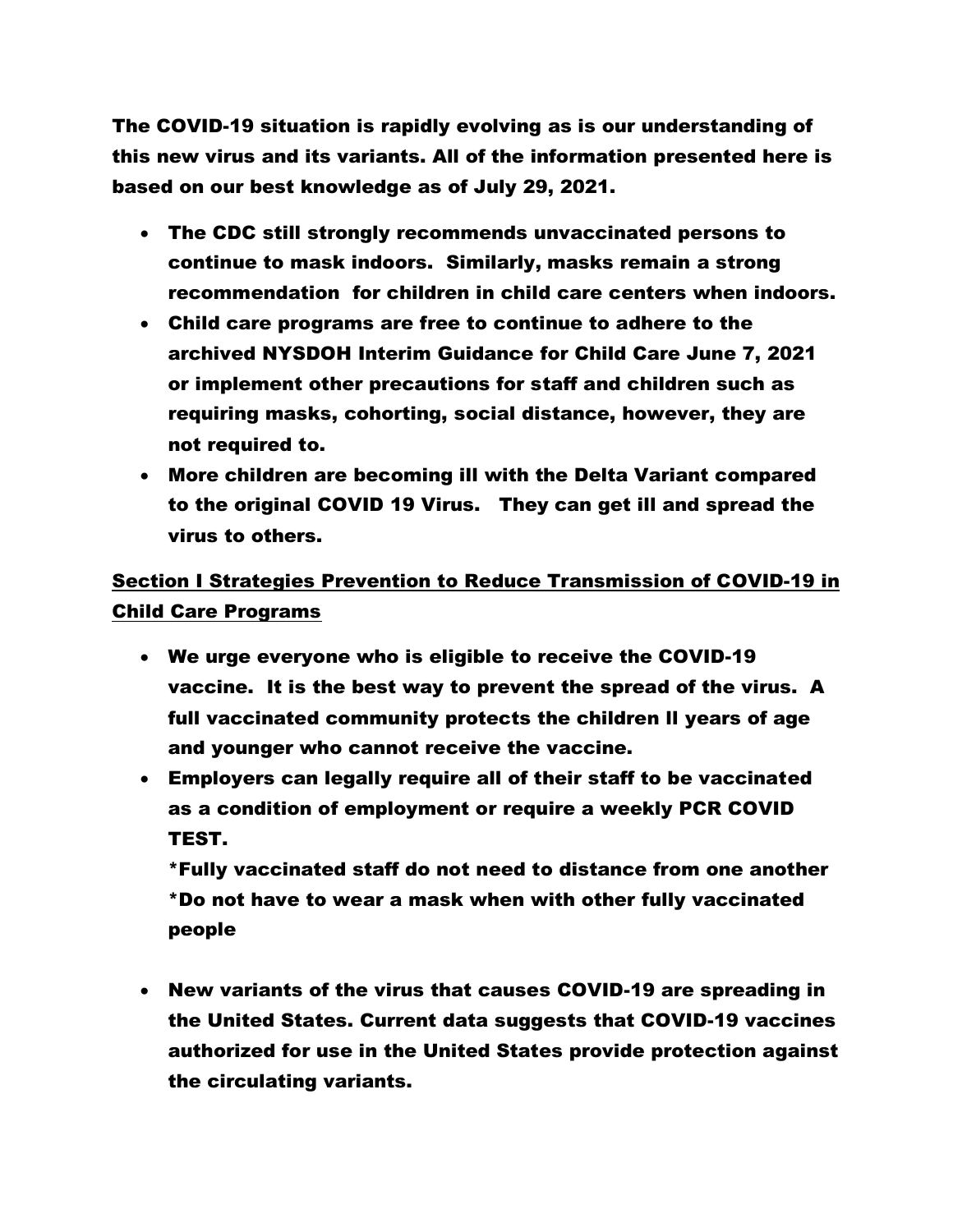## Physical Distancing

Maintaining physical distance is often not feasible in an early childhood educational setting, especially during activities ( toileting, holding, comforting, etc.) When it is not possible to maintain physical distance in early childhood educational settings, it is especially important to follow multiply prevention strategies, such as:

- Cohorting
- Improved Ventilation
- Hand Washing frequent and thorough hand hygiene for both staff and children
- Covering coughs and sneezes
- Regular cleaning to help reduce transmission risks

Whenever a child is soiled with secretions, change the child's clothes and, as necessary wash the child's hands or arms. Children in childcare should have multiple changes of clothing available. We recommend three changes of clothing.

## Stable Static Groups/Pods/Cohorting

- Keeping children and staff in a group that does not have contact with others is a way to limit the spread of COVID-19 in a childcare program.
- The Center for Disease Control recommends that if possible: Groups should include the same children each day, and the same caregivers should remain with the same group of children each day as much as possible.
- Limit mixing between groups such that there is minimal or no interaction between groups or cohorts.

## **Capacity**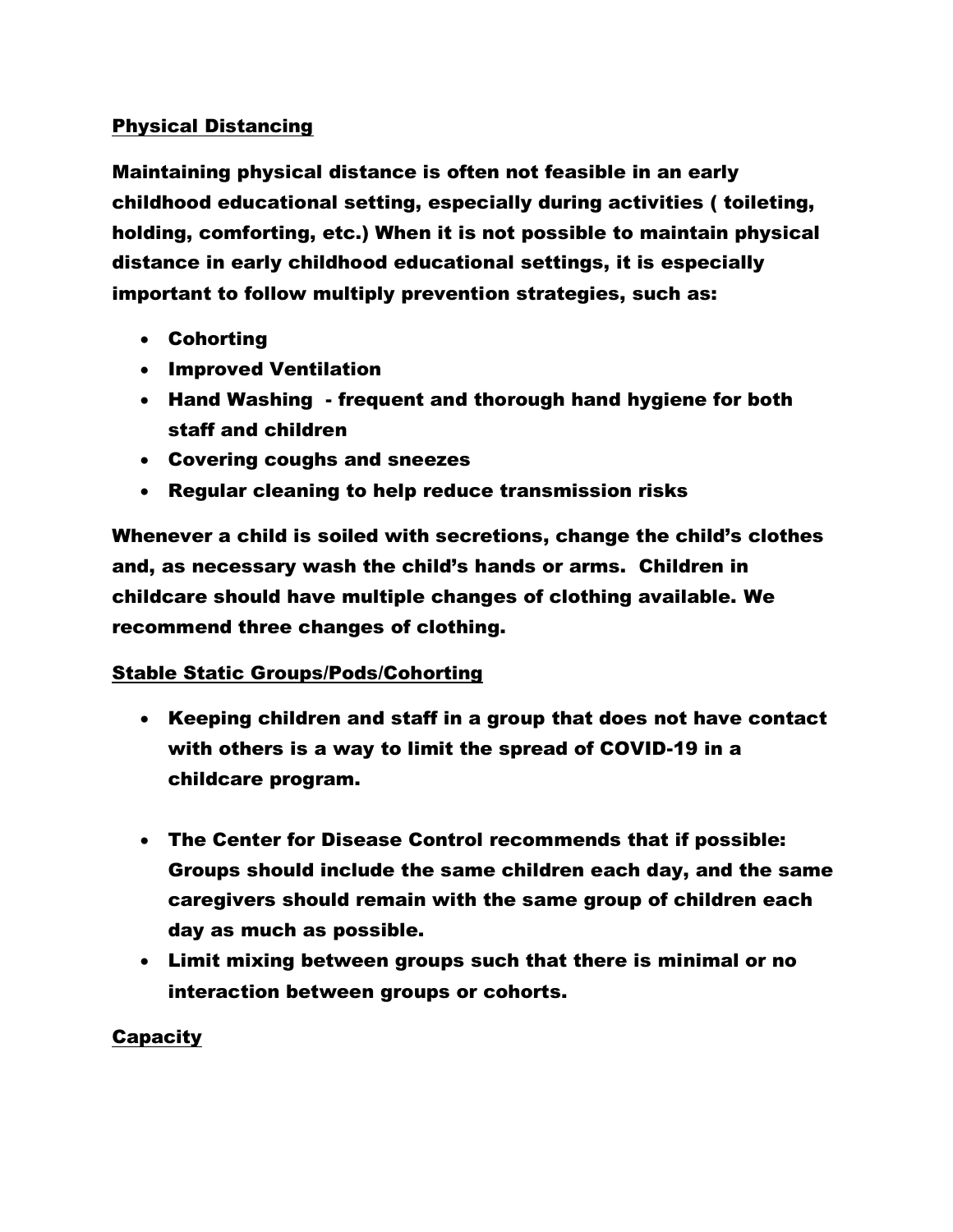The maximum occupancy of any indoor area is limited to the capacity set by licensing standards for the childcare program.

Programs must follow the licensed capacity for the program in each classroom. The three year old ratio is 1:7, the four year old ratio is 1.8. We hope to maintain a capacity of 15 children in a classroom during the Pandemic. The capacity is based on square footage and the age of the children in each room. The number of staff needed per number of students is based on the modality of the program and the age of the children. Being out of ratio is a severe violation.

#### Ventilation:

Programs must follow this OCFS Regulation:

- A temperature of at least 68 degrees Fahrenheit must be maintained in all rooms occupied by teachers.
- The Center for Disease Control states: Improving ventilation is an important COVID-19 prevention strategy that reduce the numerous particles in the air…This can be done by opening multiple doors and windows, using child safety precautions and the increase the effectiveness of open windows.

#### Hand Washing:

Programs must practice hand washing and respiratory etiquette

(cover cough and sneezes ) to keep from getting and spreading infectious diseases including COVID=19.

- Soap and water is always preferable for children.
- Hand Sanitizer can only be used on clean hands and by children over the age of 12.
- Staff and volunteers must thoroughly wash their hands with soap and running water at the start of each day, before and after administration of medications, when they are dirty, after assisting children with toileting, before and after food handling or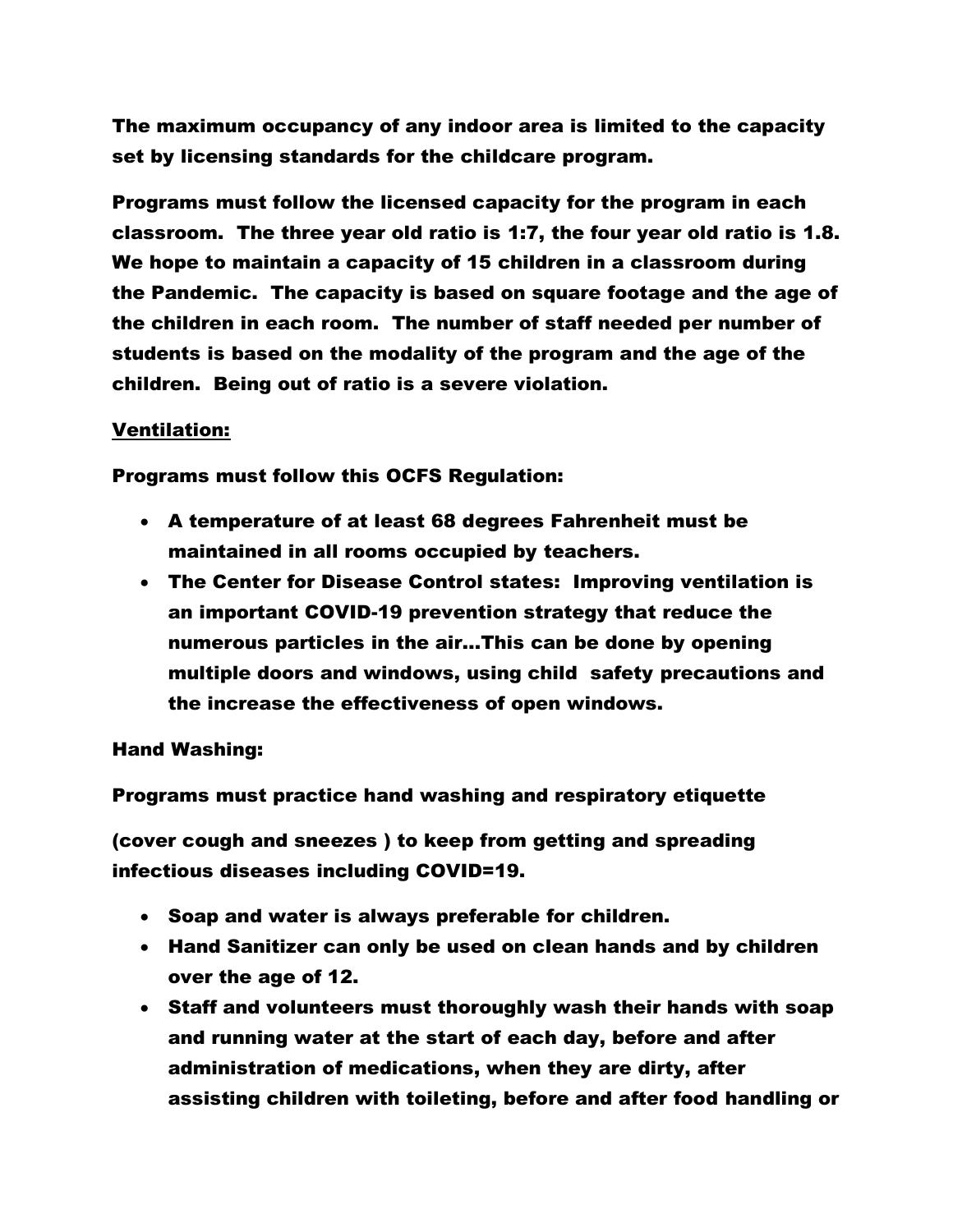eating, touching pets or other animals, after contact with any bodily secretion or fluid, and after coming in from outdoors.

- Staff and volunteers must ensure that children thoroughly wash their hands or assist children in thoroughly washing their hands with soap and running water when they are dirty, after toileting, before and after food handling and eating, after handling pets or other animals, after contact with any bodily secretion fluids, and after coming in from outdoors.
- Staff must assist children in keeping clean and comfortable, and in learning appropriate personal practices.
- When soap and running water is not available, hand sanitizer may be used by children, and staff to visibly clean hands. Package directions must be followed including supervision of children.

#### Cleaning and Disinfecting

Programs must follow these OCFS Regulations 1.11

- ( 6 ) All rooms, equipment, surfaces, supplies, and furnishings accessible to children must be cleaned and then sanitized or disinfected using EPA registered products, as needed to protect the children, and in a manner consistent with the program's health care plan approved by OCFS.
- ( 7 ) Equipment that is frequently used or touched by children on a daily basis needs to be cleaned and then sanitized or disinfected, using an EPA registered product when soiled.
- ( 13 ) Thermometers and toys mouthed by children must be washed and disinfected using an EPA registered product following label directions for that purpose before use by another child.

#### In OCFS Health Care Plan

## Appendix E: Cleaning, Sanitizing and Disinfecting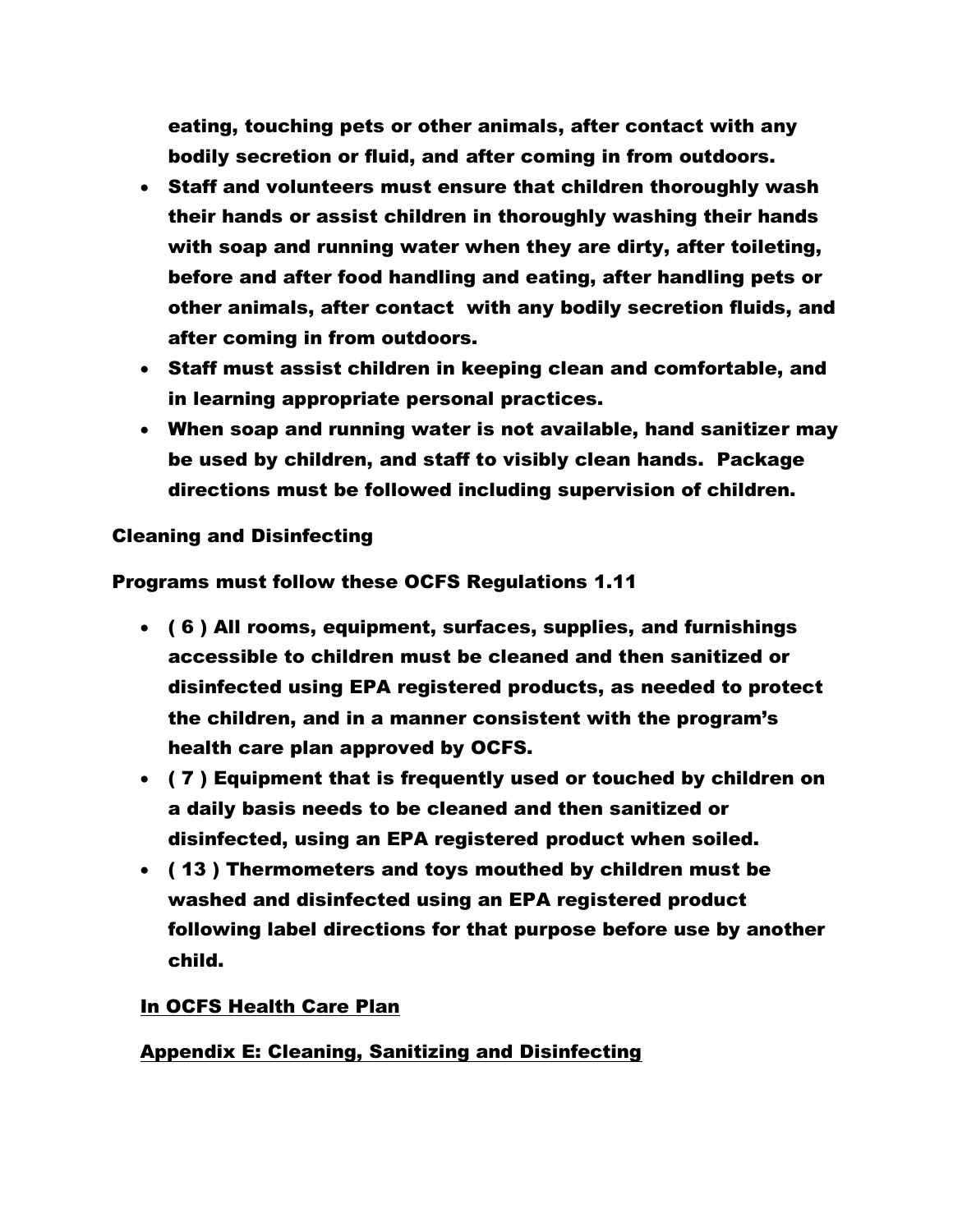Equipment, toys, and objects used or touched by children will be cleaned and sanitized as follows:

- Equipment that is frequently used or touched by children daily must be cleaned and then sanitized using an EPA registered product, when soiled at least once a week.
- Carpets contaminated with blood or bodily fluids must be spot cleaned.
- Countertops, tables, and food preparation surfaces must be cleaned before and after food preparation and eating.
- Toilet facilities must always be kept clean, and supplied with toilet paper, soap and towels for the children.
- All rooms, equipment, surfaces, supplies and furnishings accessible to children must be cleaned and sanitized or disinfected, using EPA registered products following label directions for that purpose to protect the health of the children.
- The CDC now believes that the risk of contracting COVID-19 from surfaces is low and says that, "In general, cleaning once a day is usually enough to sufficiently remove potential viruses that may be on surfaces."
- BUT CLEANING MORE THAN THE LUNCH TABLES IS ESSENTIAL!
- Playgrounds DO NOT have to be disinfected. Programs can continue to wipe down high-touch surfaces – hand rails, etc. between groups.

## Bleach/Water Solution Ratios:

Programs may use the bleach/water ratios in the standard OCFS health care regulations or continue to use the stronger solutions. If we continue to use the stronger solutions it must be in our health care plan. Bleach Solutions must be made fresh every day.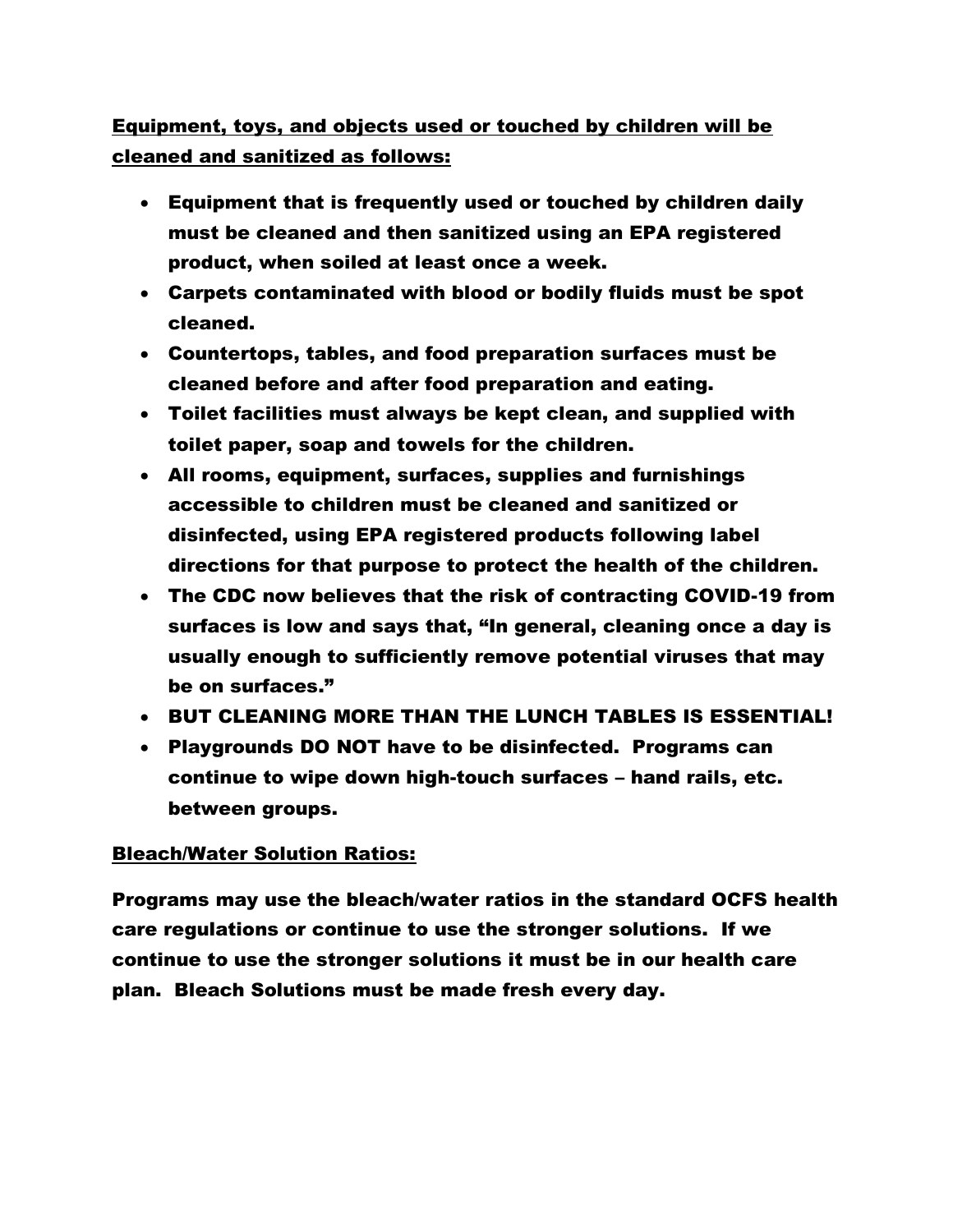## OCFS Health Care Plan ( pre COVID-19 )

- Food contact surfaces/toys/materials: ½ teaspoon of l=bleach to 1 quart of water
- Surfaces contaminated with blood or bodily fluids: 1 Tablespoon of bleach to 1 quart of water.
- Sanitizing mouthed toys: 1 teaspoon of bleach to 1 gallon of water. We will be using the stronger solution for disinfecting.

CDC/DOH Interim Guidance of Child Care in COVID-19

- Food contact surfaces/toys/materials: 4 teaspoons of bleach to 1 quart of water
- Surfaces contaminated with blood or bodily fluids: 4 teaspoons off bleach to 1 quart of water
- Sanitizing mouthed toys: 1 Tablespoon of Bleach to 1 gallon of water

## Screening:

COVID-19 screening questions must be part of the Daily Health check

Programs must follow the OCFS regulations:

1.1 ( c ) ( 2 ) The health care plan must describe the following:

- ( i ) How a daily health check of each child for any indication of illness or maltreatment will be conducted and documented;
- ( ii ) How a record of each child's illnesses, injuries and signs of suspicious maltreatment will be maintained;

The Daily Health Check/screening should include:

- Fever ( temperature 100.4 F or higher )
- Sore Throat
- New Uncontrolled cough that causes difficulty breathing ( for a child with a chronic allergic/asthmatic cough, see if there is a change from their usual cough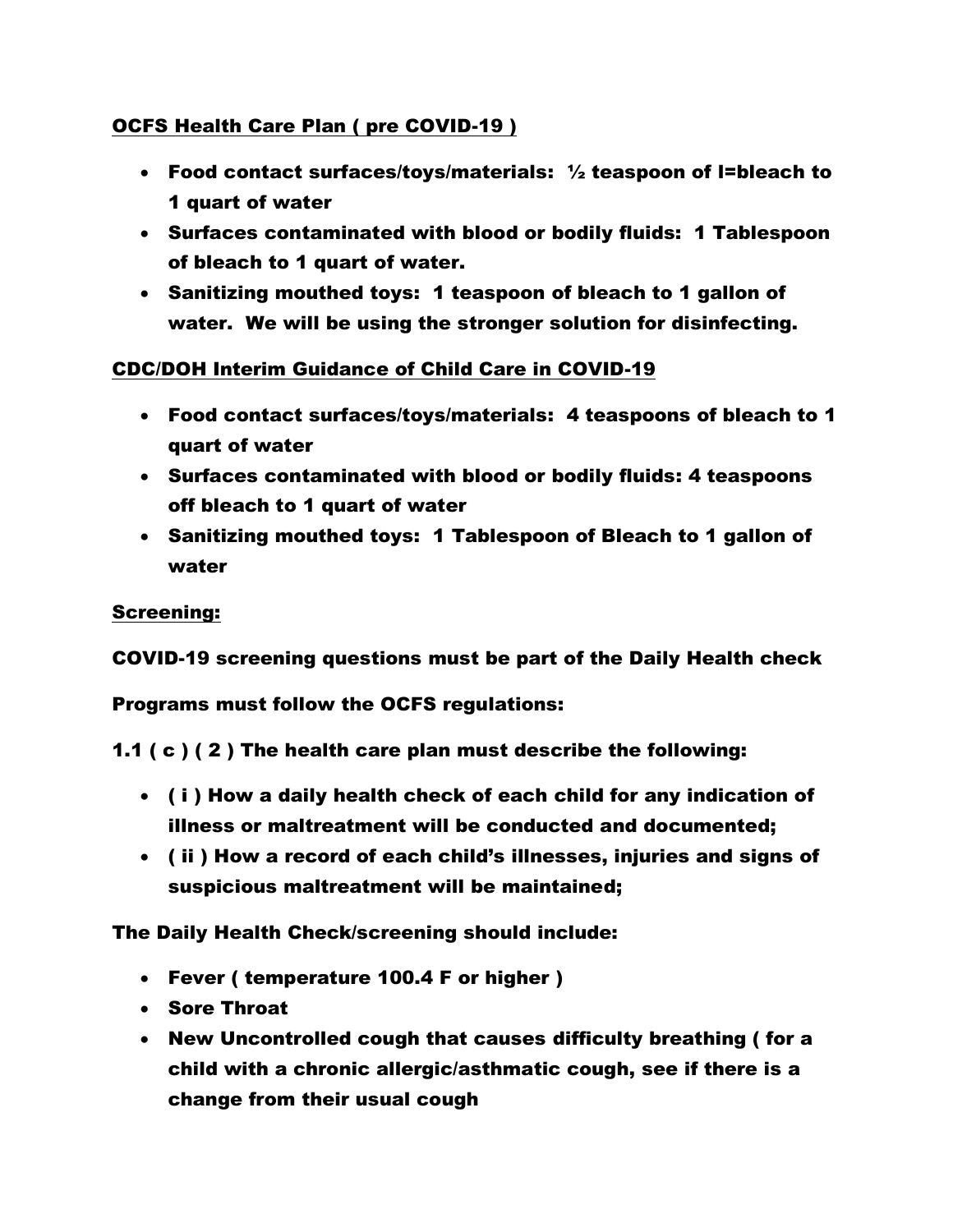- Diarrhea, vomiting, or stomachache
- New onset of severe headache, especially with a fever
- Children with any chronic health conditions will need a physician's note confirming that condition.

#### Screening:

#### In the OCFS Daily Health Plan:

- A daily health check will be done on each child when he/she arrives at the program and whenever a change in the child's behavior and/or appearance is noted. Child must be awake when the check is done.
- Both unvaccinated and fully vaccinated staff must get tested if they are symptomatic.
- Families must speak with their child's health care provider to determined if their child should be tested.

#### Staying Home When Sick:

- Staying home when sick with COVID-19 is essential to keep COVID-19 infections out of programs to a others. Families are encouraged to be on the alert for signs of illness in their children and to keep them home when they are sick.
- The overlap between COVID-19 symptoms with other common illnesses means that some people with COVID-19 symptoms could be ill with something else. This is an event more likely in children, who typically have illnesses each year. Although COVID-19, colds, and flu illnesses have similar symptoms, they are different. Children who have symptoms of infectious illness or certain symptoms of COVID-19 should not attend the program.
- The length of time a child should stay out of child care depends on whether the child has COVID-19 or other illnesses. The child/staff may return 24 hours after symptoms and fever are mitigated without fever-reducing medications. In most instances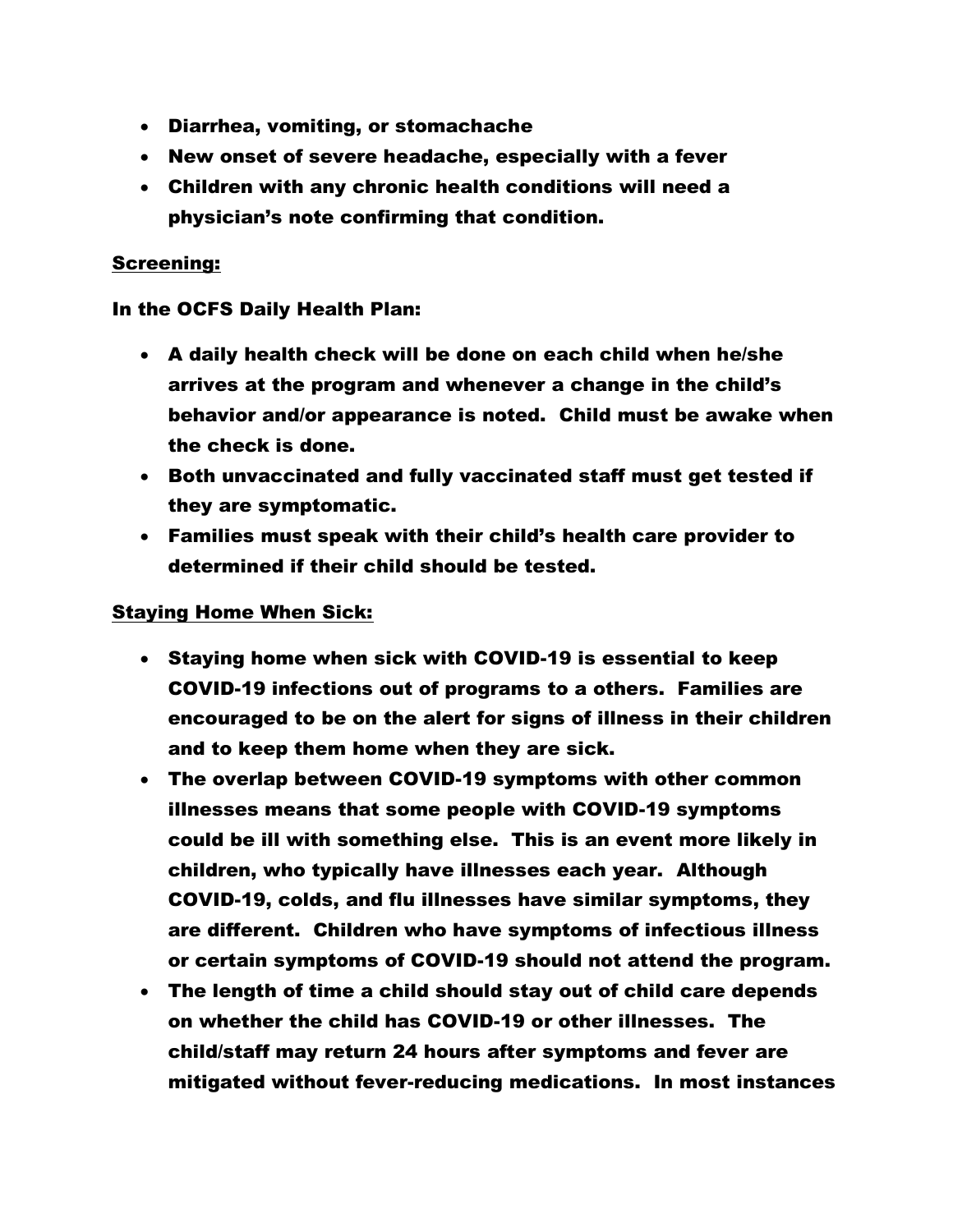those who have COVID-19 cannot be around others for ten days since the symptoms first appeared.

#### Visitors:

The program limits contact with visitors who are not vaccinated. We will follow OCFS Regulations regarding parent accessibility to children. EI/CPSE specialists will be allowed to work with children. Anyone coming into the program/activities must be fully vaccinated or have a weekly PCR COVID test and provide proof of testing.

## Programs must follow these OCFS Regulations:

( 8 ) The parent of a child receiving care must have:

- ( i ) Unlimited and on demand access to such child
- ( ii ) The right to inspect all parts of the building used for child day care which can cause a hazard to the health and safety of the child whenever the parent requests at any time during the hours of operation of the center.
- ( iii ) Unlimited and on demand access to the director and teachers during normal hours of operation
- ( iv ) Unlimited and on demand access to written records concerning such child

## Exposures/Positive Cases:

## CDC Close Contacts of Persons with COVID-19

• Children and unvaccinated staff who had close contact with someone who has a ( suspected or confirmed ) COVID-19 should stay home ( quarantine ) 5 days after their last exposure to that person. The day of contact is day #0. Close contact is defined as 3 feet away from an infected person for a cumulative total of 15 minutes or more for a 24 hour period.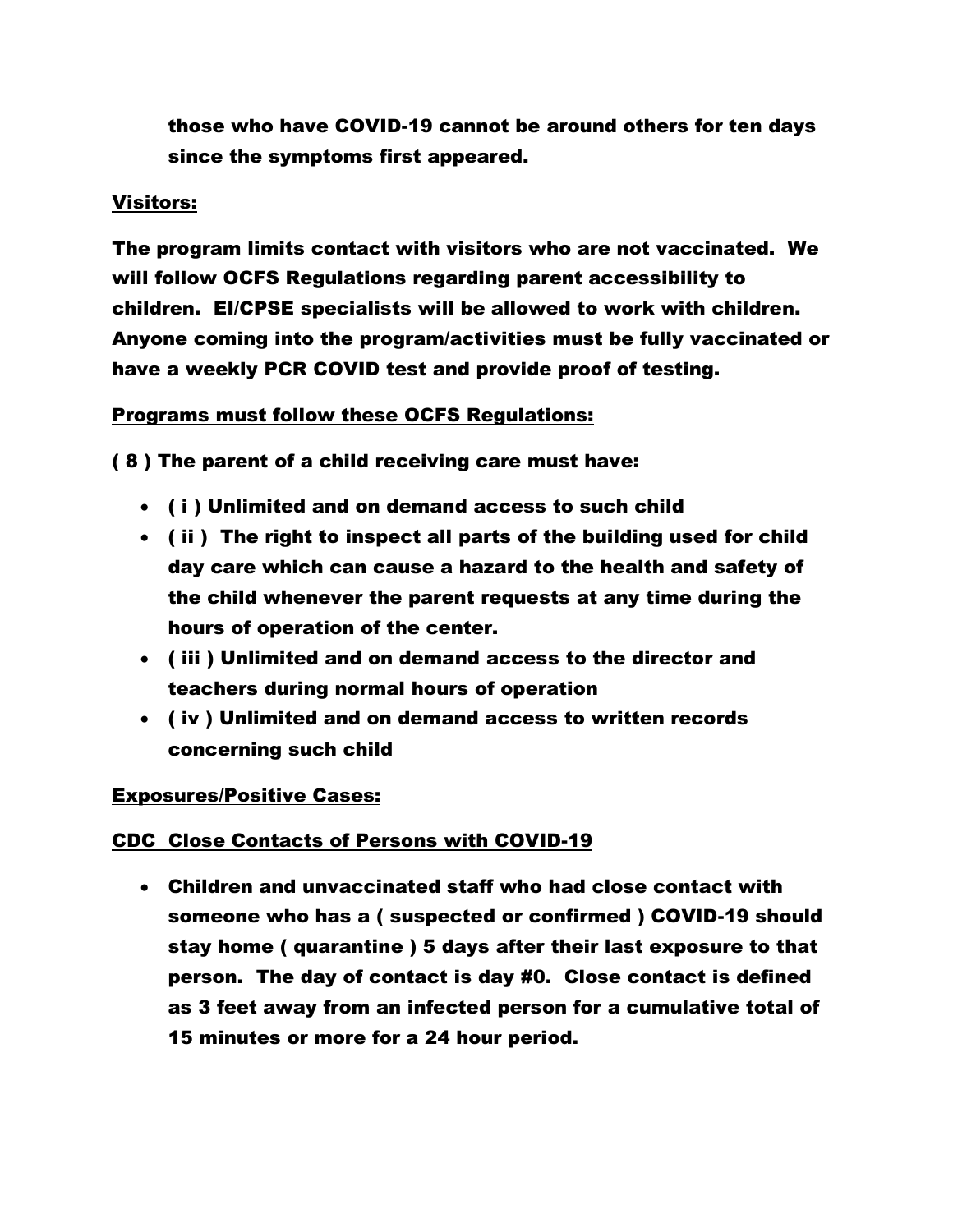- People who are fully vaccinated and do not have COVID-19 symptoms do not need to get tested after exposure to someone with COVID-19. They do not need to quarantine.
- Westchester Department of Health Report cases as well as to your program licensor/registrar.

#### Positive Cases:

- Report positive cases of children and staff ( not family members ) and be directed as to what actions they must take in the program ( i.e. cleaning a room/program )
- Infected person will quarantined for 5 days
- Close off areas used by sick person and do not use these areas until after cleaning and disinfecting them; this includes surfaces or shared objects in the area, if applicable. Wait at least 24 hours before cleaning and disinfecting. If 24 hours is not feasible, wait as long as possible and increase ventilation in the area.

#### Exposure to a Positive Case of COVID-19

- Report a program exposure to a positive case to the WCDOH. Programs will be directed as to what actions they must take in their program ( i.e. closing a room/program )
- The exposed children and/or staff person will quarantine for 5 days.
- Fully vaccinated staff do not have to quarantine if they are symptom free.
- Close all areas used by sick person and do not use these areas until after cleaning and disinfecting them; this includes surfaces or shared objects in the area. If applicable wait at leat 24 hours before cleaning and disinfecting. If 24 hours is not feasible, wait as long as possible and increase ventilation in the area.
- Westchester County Department of Health # 914-813-7000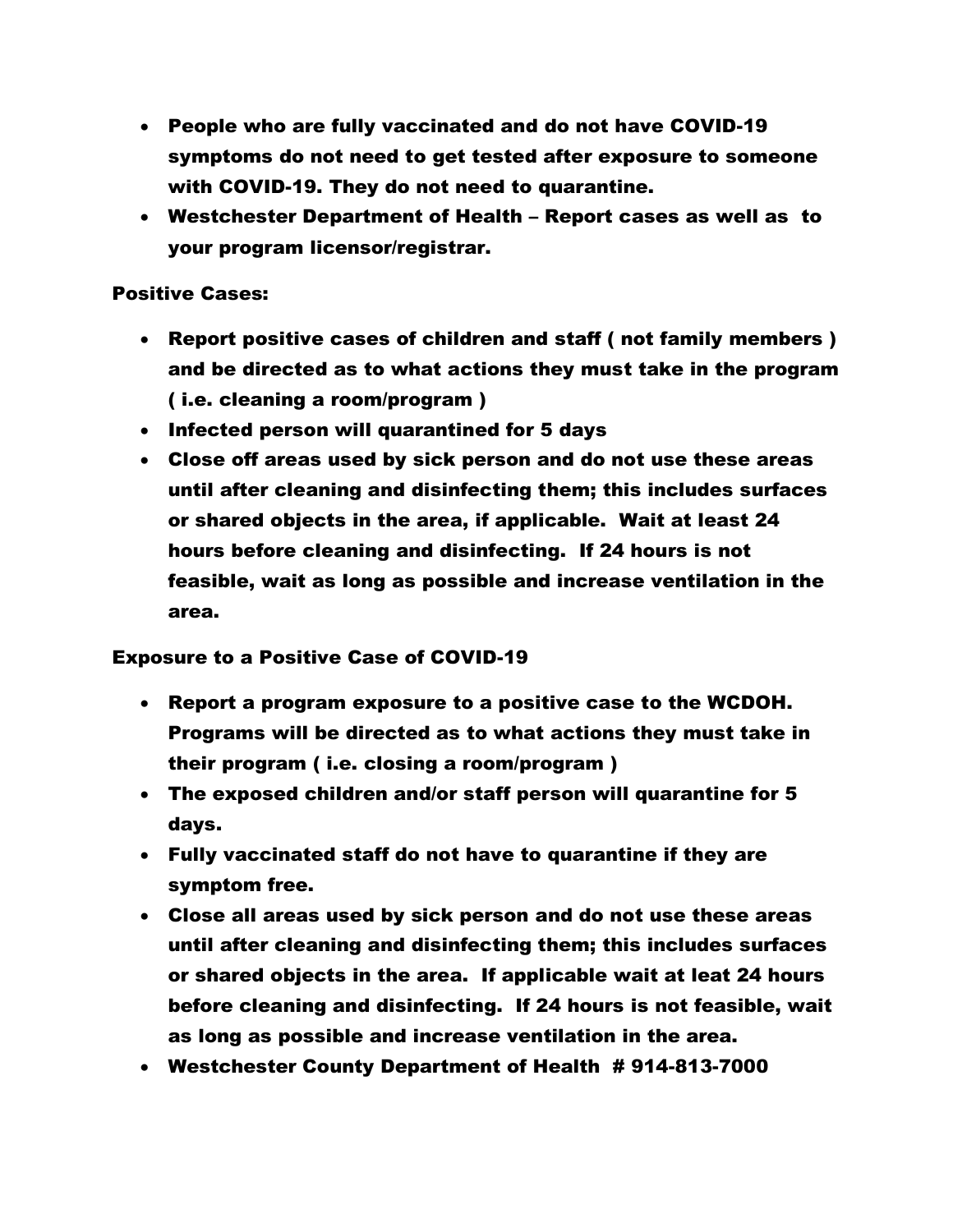## Section 2: Caring for Children

## Physical Distancing – Children

- Children should be several feet apart at all times. However, this is not feasible and does not support children's development.
- There are health and safety and programmatic procedures that programs should take to reduce the spread of the virus.
- Since the virus is spread by droplets, children should avoid having their faces close together. Space children so that they are not next to other children without having their faces close to each other.

\*Cohorts/pods reduce the number of children who have contact with each other

\*Since the virus is spread by droplets, children should avoid having their faces close together. Children can play next to other children without being "on top of them."

\*Have children wash their hands frequently.

\*When napping, if possible, keep children 6 feet apart. Have children lying down with head to toes/toes to head.

## Toys and Materials:

1.7 ( c ) Each program must provide a sufficient quantity and variety of materials and play equipment appropriate to the ages of the children and their developmental levels and interests, including children with developmental delays or disabilities, which promote the children's cognitive, educational, social, cultural, physical, emotional, language and recreational development.

## Suggestions:

• A Cozy Corner/Reading area is important. Children need soft surfaces, easily cleaned, and a quiet space to read and relax. Books do not pass the virus.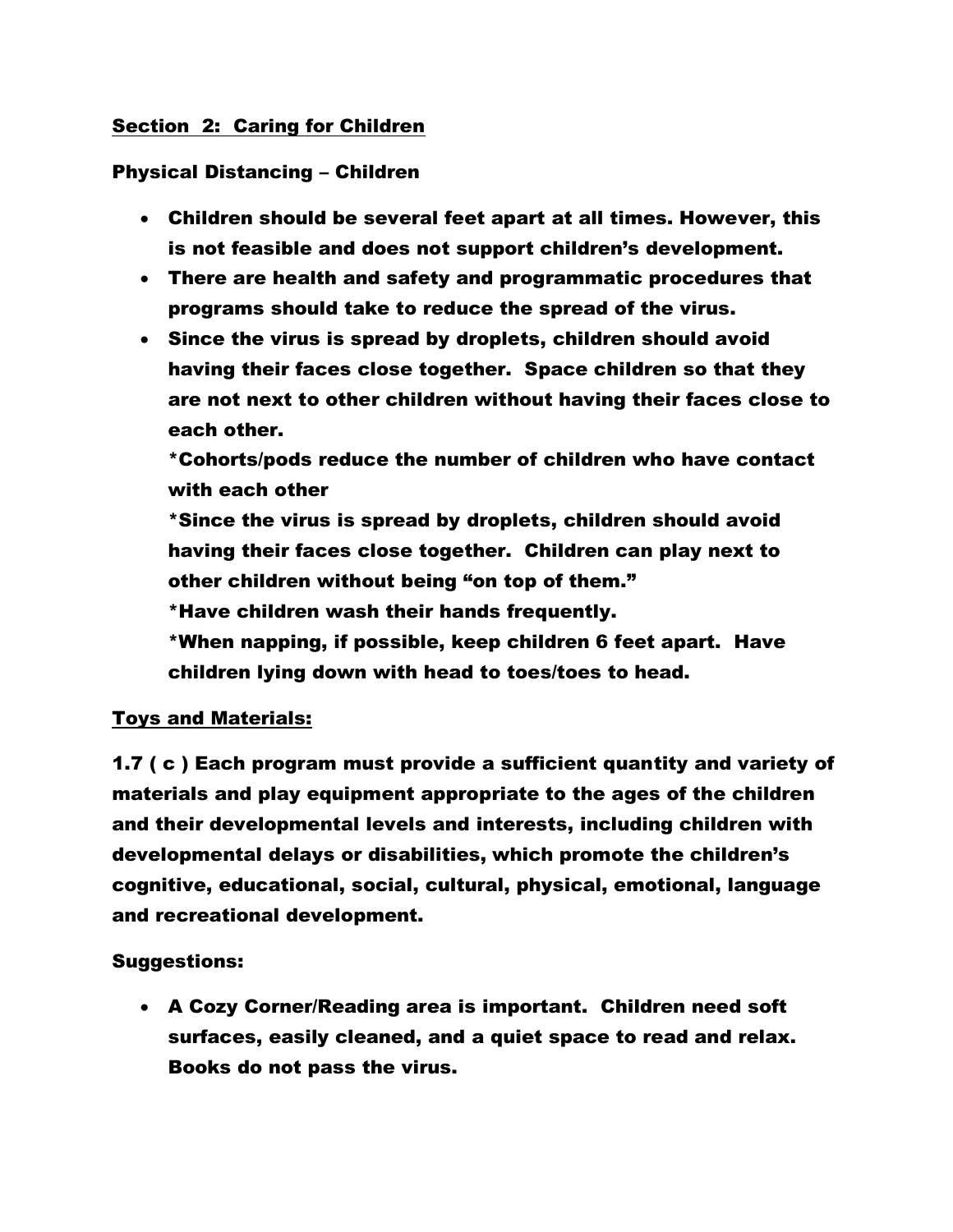- Circle Time/Story Time limit times that children are sitting close together for demonstrations and discussions.
- Small Group Work Divide the group for discussions and demonstrations/projects
- Do not use materials that are difficult to keep sanitary stuffed animals, dress-up clothes, generic pants, skirts, dresses shirts, vests, jackets, etc. that do not go over a head to be put on and can be easily and frequently laundered
- Do not use toys or materials to plan activities that have children putting their faces close to one another. \*Indoor Sand Tables \*Indoor Water Tables

#### Meals and Snacks – CDC Guidelines

- When possible consider spacing children around tables so that there is room between them.
- Given very low risk of transmission from food, food packaging, surfaces, and shared objects, there is no need to limit food operations.
- \*Clean frequently touched surfaces. Surfaces that come in contact with food should be washed and sanitized before and after meals. Using the higher bleach to water ratio will be used.

## Playgrounds and Physically Active Play

In general, children and adults do not need to wear masks when outdoors ( e.i., participating in outdoor play, recess, and physical education activities.

However in areas of substantial to high transmission levels, people who are not fully vaccinated are encouraged to wear a mask in crowded outdoor settings or during activities that involve sustained close contact with other people who are not fully vaccinated.

Programs must follow these OCFS regulations: